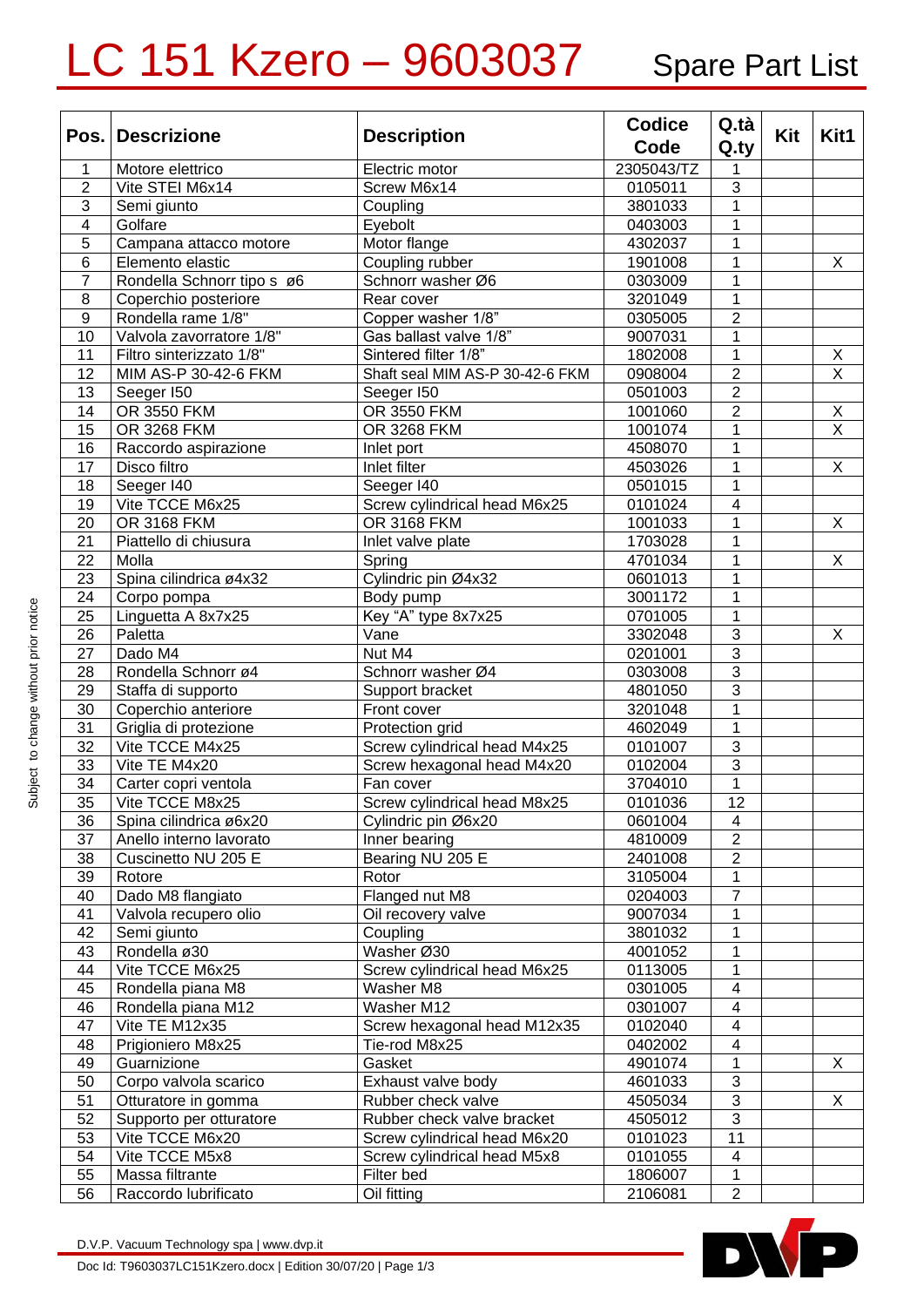## LC 151 Kzero - 9603037 Spare Part List

| 57 | Tubo di lubrificazione          | Oil pipe                      | 5003059 | 1              |   |   |
|----|---------------------------------|-------------------------------|---------|----------------|---|---|
| 58 | Guarnizione                     | Gasket                        | 4901075 | $\overline{2}$ |   | X |
| 59 | Coperchio riscontro filtro      | Filter comparison cover       | 5202108 | 1              |   |   |
| 60 | Coperchio serbatoio posteriore  | Rear tank cover               | 5202107 |                |   |   |
| 61 | Tappo 1/4" + OR FKM             | Knob 1/4" + OR FKM            | 1110008 | 1              |   |   |
| 62 | Filtro depuratore               | Oil mist eliminator           | 1801063 |                | X | X |
| 63 | Pistoncino premi filtro         | Exhaust filter pin            | 4803029 | 1              |   |   |
| 64 | Molla                           | Spring                        | 4701040 |                |   | X |
| 65 | Guarnizione                     | Gasket                        | 4901078 | $\overline{2}$ | X | X |
| 66 | Coperchio serbatoio con rete    | Tank cover with net           | 5202062 | 1              |   |   |
| 67 | Filtro olio con by-pass         | By-pass oil filter            | 1809001 | 1              | X | X |
| 68 | Vite speciale forata            | Special screw                 | 4101017 | 1              |   |   |
| 69 | Antivibrante M8x25              | Shock mount M8x25             | 1503001 | 3              |   |   |
| 70 | Serbatoio olio                  | Oil tank                      | 5202110 | 1              |   |   |
| 71 | Livellostato curvo (NC)         | Oil level switch (NC)         | 9013002 | 1              |   |   |
| 72 | Rondella in alluminio 1/8"      | Aluminum washer 1/8"          | 0304008 | 1              |   |   |
| 74 | Coperchio serbatoio             | Tank cover                    | 5202061 |                |   |   |
| 75 | Ventola                         | Fan                           | 1602058 |                |   |   |
| 76 | Spia livello olio               | Oil sight glass               | 1105004 |                |   | X |
| 77 | Vite TCCE M6x150                | Screw cylindrical head M6x150 | 0101068 | 6              |   |   |
| 78 | Prolunga per carter             | Carter extension              | 3703063 |                |   |   |
| 79 | Gommino antivibrante            | Shock mount                   | 1903020 | 1              |   |   |
| 80 | Guarnizione                     | Gasket                        | 4901076 |                |   | X |
| 81 | Distanziale coperchio serbatoio | Tank cover spacer             | 4201031 | 1              |   |   |
| 82 | Tappo 1/2" + OR FKM             | Knob 1/2" + OR FKM            | 1110010 | $\overline{2}$ |   |   |

## Kit K9603037

Kit1 K9603037/1

(\*) A richiesta On demand